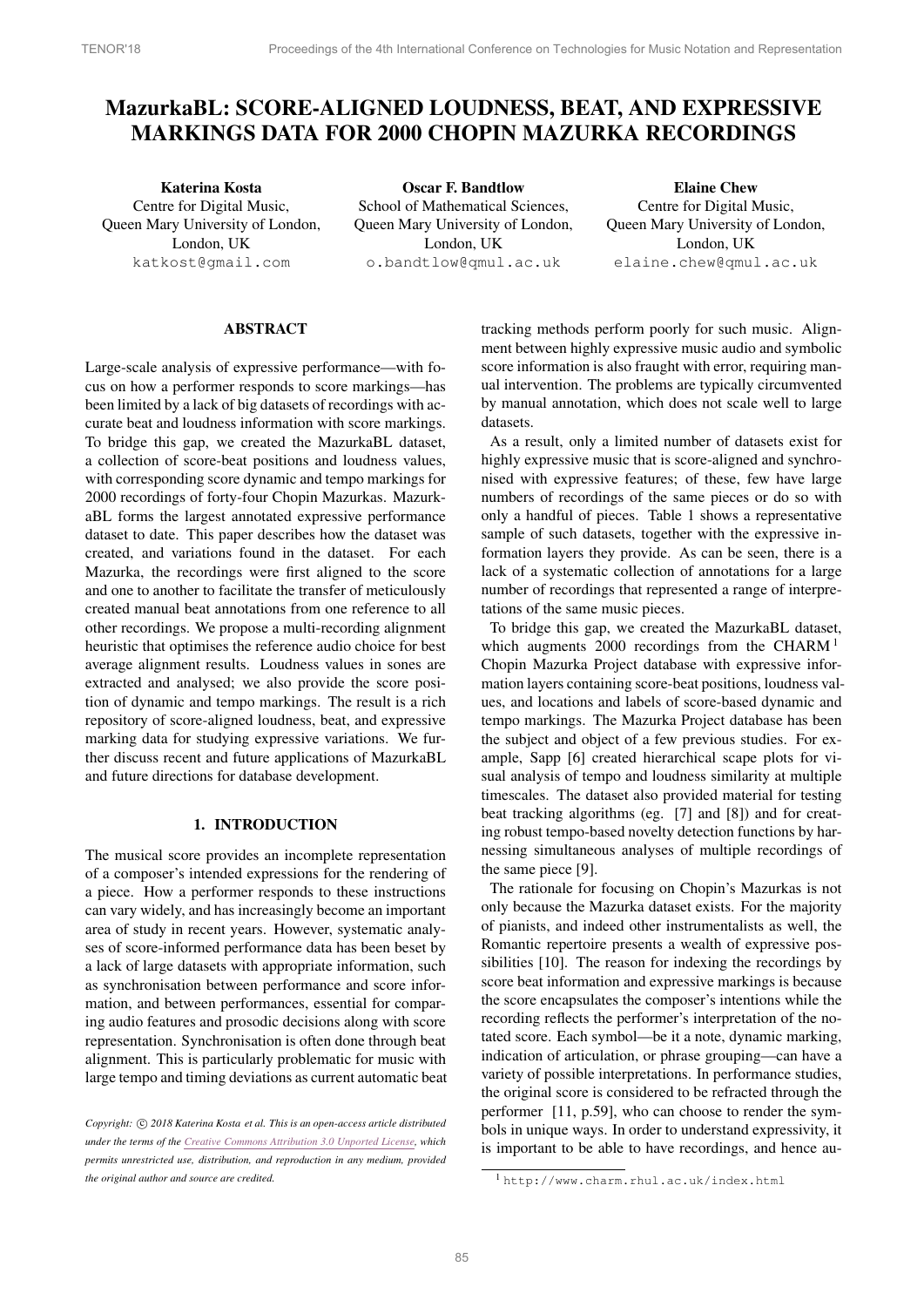| <b>Dataset</b>             | <b>Description</b>                        | No.  | <b>Expression annotations</b>      |
|----------------------------|-------------------------------------------|------|------------------------------------|
| <b>MazurkaBL</b>           | Forty-four Chopin Mazurkas (audio)        | 2000 | beat, loudness, expr marks         |
| Mazurka-CS [1]             | Five Chopin Mazurkas (audio)              | 239  | beat, loudness, phrase, expr marks |
| Magaloff Project [2]       | Complete works of Chopin (Bösendorfer)    | 155  | Midi-score alignment               |
| Saarland Music Dataset [3] | Selected piano pieces (Disklavier, audio) | 50   | Midi-audio alignment, pedal        |
| EEP Dataset [4]            | String quartet movements w mocap          | 23   | bowings                            |
| <b>QUARTET Dataset [5]</b> | Intonation, dynamics, phrasing exercises  | 95   | bowings                            |
|                            | (audio, mocap, video)                     |      |                                    |

<span id="page-1-0"></span>Table 1: Datasets annotated with expression markings and parameters.

dio features, aligned to the score so that comparisons can be drawn between the performer's choices and the composer's notations.

The choice of annotating beats, from which one can infer tempo and timing information, and providing loudness values synchronised with notated expressive markings follows that of  $[1]$ .<sup>[2](#page-1-1)</sup> In order to obtain reliable measurements and scalable analyses, we rely on computational audio analysis tools, which despite their imperfections are becoming standard tools for empirical musicologists [\[12,](#page-8-4) p. 225–233]. The large scale in which we were able to deploy the beat annotation and calculation of tempo and loudness values was made possible by a state-of-the-art audio-to-audio alignment technique [\[13\]](#page-8-5). Only one recording was painstakingly annotated with beat information, and that annotation transferred to all other recordings. A multialignment heuristic, described later in this paper, optimised the choice of reference recording for the alignment procedure.

A large dataset facilitates systematic and empirical studies aimed at understanding the range of expressive possibilities proffered by a score. It also enables the design of robust statistical models that can capture the range of possible expressive variations. A big dataset will allow scholars to discern what constitutes a typical style for the performance of a piece. Knowledge of this performance style can, in turn, constrain parameters in models of expressive performance. It also allows researchers to identify what constitutes an outlier in performance style.

The paper is organised as follows: Section [2](#page-1-2) gives an introduction to the development of expressive notation and its use in Chopin's works, Section [3](#page-2-0) describes the Mazurka-BL dataset, Section [4](#page-4-0) presents the method created for obtaining score beat positions from audio recordings, Section [5](#page-6-0) presents the method used to extract loudness information from the audio, Section [6](#page-6-1) describes studies that have used the MazurkaBL dataset, and Section [7](#page-7-7) offers some future directions.

## <span id="page-1-2"></span>2. DEVELOPMENT OF EXPRESSIVE NOTATION AND CHOPIN'S WORKS

This section gives a brief introduction to the concept of music notation, the symbolic representation of music in written form, so that it can be reproduced, as it developed

in European classical music, and the development of expressive notation in Chopin's works.

The neumatic notation—from the Greek word "neuma" meaning "gesture" or "sigh"—was the system of musical notation used from the 7th to 14th century. It evolved from grave and accute accents to a system of precise indications of pitch for singing [\[14\]](#page-8-6). Referring to a study by Sam Barrett [\[15\]](#page-8-7), which posits that neumatic notation is more than a memory aid, being a "reflexive tool for disciplined knowing", Cook [\[16,](#page-8-8) pg.11] concludes that music is "conceived platonically, as an abstract and enduring entity that is reflected in notation".

Developments to music notation as we know it today mainly involved changes on the representation of the duration and pitch of the notes that are sounded. Innovations included the development of notational symbols for different playing techniques and performance actions. Giovanni Gabrieli (1554-1612) was the first composer to specify dynamics in a score, in the *Sonata pian e forte* from the Sacrae symphoniae (1597) [\[17,](#page-8-9) pg. 28–29]. Annotation of dynamics, such as *p* for *piano*, "has remained relatively constant, although contemporary composers have explored its extremes." [\[14\]](#page-8-6)

Next we consider the use of expressive notation in Chopin's works. Chopin's compositions can be best understood through his core inspirations, the prime one being traditional Polish music. Even in solo piano works, the dance impulse can be found in his Mazurka or Polonaise pieces [\[18,](#page-8-10) p.150]. [\[19\]](#page-8-11) suggests that Chopin was influenced by late baroque and pre-classical composers; however, J. S. Bach's imprint can be found in his later works.

Searching for the characteristics that make a performance 'musical', Shaffer in [\[20\]](#page-8-12) analyses recordings of Chopin's Prelude Op. 28 No. 8 in F# minor, examining the structural tension and the variations in tempo and dynamics to decide whether a performance "conveys an insight into the musical meaning" [\[20,](#page-8-12) p.184]. The combination of melodic, harmonic and rhythmic processes identify structure, while operating on different levels, interacting within and perhaps across the levels. The results of the study show the use of a phrasing gesture where there is an acceleration and increase in dynamics into a musical unit (such as a phrase) and the respective deceleration and decrease towards its boundary. Focusing on the expressive intentions that go beyond simply conveying phrase grouping, we see that related features include chord progressions, melody alterations among the phrases, and even a repeat of the same harmonisation in positions where *ff* and *p* markings appear, which helps emphasise the dynamic contrast.

<span id="page-1-1"></span><sup>2</sup> See also <http://mazurka.org.uk/info/excel/beat/> and <http://mazurka.org.uk/info/excel/dyn/gbdyn/> for beat and dynamic information on the Mazurka project.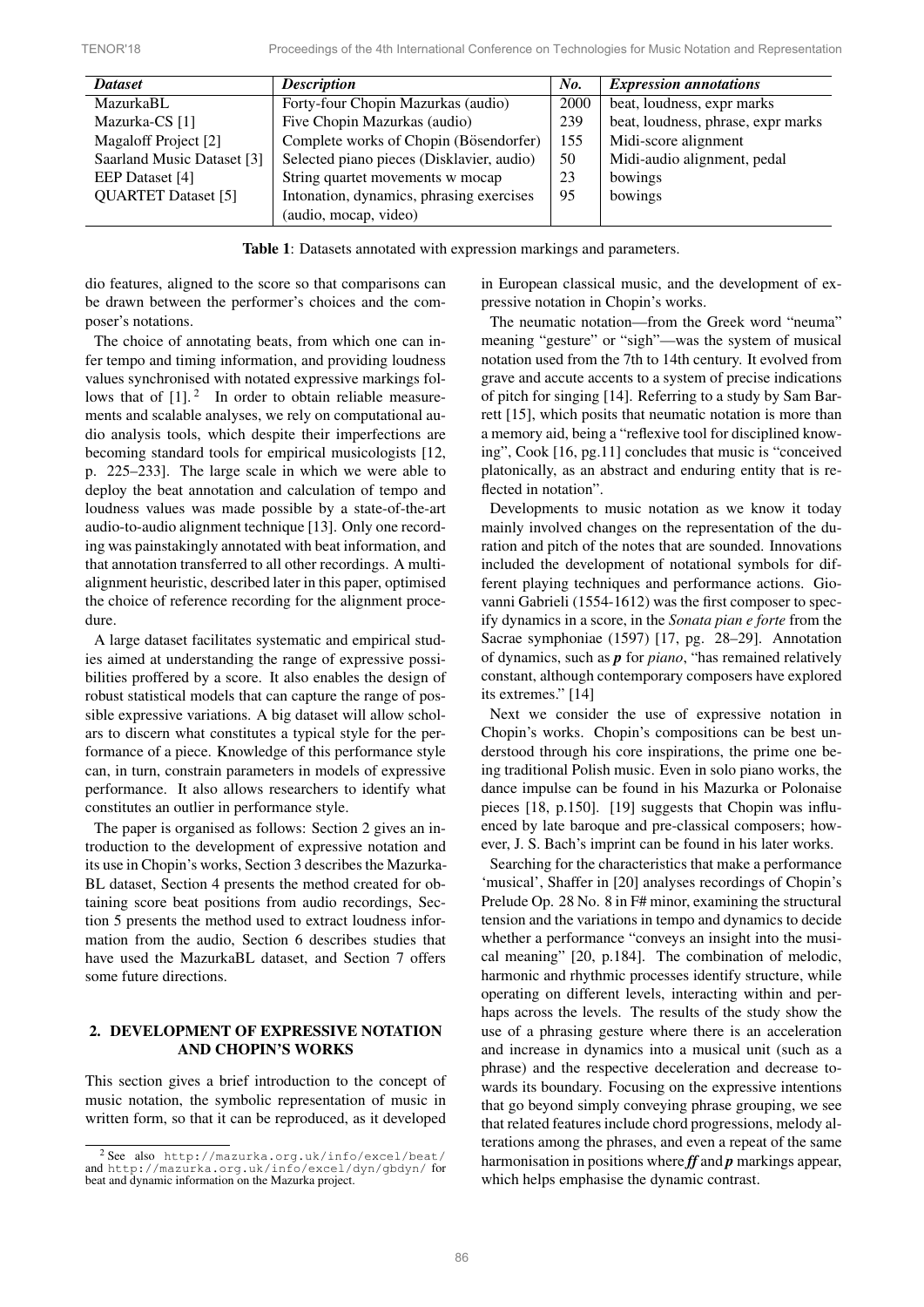In terms of dynamics, Thomas [\[18\]](#page-8-10) refers to accents and dynamic contrasts in Mazurka pieces as emphasising the "foot-stamp or heel-clicking leap": if they are located on the first beat they may emphasise a long-breathed four-bar phrase or a short-breathed two-bar phrase. If they are located on the second bar they are usually combined with expressive harmonic or melodic stresses or with the case of having accompaniment rests on the first beat. Finally if they are located on the third bar they may either give a quiet understatement of the third movement—an example being the accompaniment rests on the first and second beat followed by a chord on the third one in Mazurka Op. 63 No.1—or emphasising the opening of a new section.

With regard to Chopin's own performed dynamics, Chopin himself preferred pianos capable for depicting refined nuances rather than ones constructed based on providing acoustic sharpness and high intensity sounds [\[21\]](#page-8-13). Although markings such as *ff* and *fff* appear in his works, "all his contemporaries agree in reporting that his dynamics did not exceed the degree of *forte*, without however losing a single bit of shading" [\[22,](#page-8-14) p.215].

Other aspects of articulation have to do with pedaling and timing. A feature found in many of the Mazurka pieces is the use of one pedal-point joining usually four-bar chord progressions which produced a "dominant fanfare" [\[18\]](#page-8-10). In the case of features related to timing, a characteristic of Chopin's music is that it draws inspiration from singing, which translates to a bel canto style of piano playing [\[23,](#page-8-15) p.216]. This style offers a strong sense of rubato by keeping a more steady rhythm with the left hand while freeing the other to push forward or hold back. Carl Mikuli, one of his pupils, "complimented Chopin's rubato for its naturalness and its 'unshakeable emotional logic'" ([\[24,](#page-8-16) p.91]).

# 3. SYNOPSIS OF THE DATASET

<span id="page-2-0"></span>The MazurkaBL dataset  $3$  was created from 2000 selected recordings from the CHARM Mazurka dataset. The audio recordings cover a total of forty-four different Chopin Mazurkas. Table [3](#page-3-0) shows the Chopin Mazurkas and the number of recordings of each Mazurka included in the dataset. MazurkaBL contains a table for each Mazurka in .csv (comma separated value) text format that includes the score beat positions (details in Section [4\)](#page-4-0) in seconds per recording. Also, it contains a separate table for each Mazurka that includes the loudness information (details in Section [5\)](#page-6-0) per score beat per recording. In both table formats, the rows represent the number of score beats and the columns represent the index of the recordings of the particular Mazurka. The recordings have been labeled using the same pianist-ID as in the Mazurka dataset. For each Mazurka another table has been created that includes the name of an expressive marking annotation found in the score and the number of score beat position where it is located. The score markings extracted are listed in Table [2.](#page-2-2)

We have included recordings in which the performer followed the repetitions designated in the score, and excluded

<span id="page-2-2"></span>

| <b>Dynamics</b>                                                |  |  |  |  |
|----------------------------------------------------------------|--|--|--|--|
| Markings: p, pp, mf, f, ff, sf, fz, accent $(>)$ , crescendo,  |  |  |  |  |
| decrescendo                                                    |  |  |  |  |
| Text: sotto voce, dolce, dolcissimo, con anima, con forza,     |  |  |  |  |
| calando, espressivo, risoluto, leggiero, perdendosi, maestoso, |  |  |  |  |
| gajo, smorzando                                                |  |  |  |  |
| <b>Tempo</b>                                                   |  |  |  |  |
| Marking: fermata                                               |  |  |  |  |
| Text: ritenuto, a tempo, Tempo I., lento, vivo, Allegro ma     |  |  |  |  |
| non troppo, Allegro, legato, legato assai, legatissimo,        |  |  |  |  |
| moderato, animato, rubato, scherzando, stretto, agitato,       |  |  |  |  |
| rallentando, tenuto                                            |  |  |  |  |

Table 2: Score markings having to do with dynamics and tempo or timing.

ones that do not. We also excluded noisy recordings. By noisy recordings, we mean recordings with distortion artifacts (some old recordings) or live recordings with audience sounds that could not be removed. Following this cleanup process, the remaining Mazurkas and recordings were not included if the total number of recordings did not exceed twenty.

The recordings date from 1902 to the early 2000s. There is no information available on the score edition used by each performer. Tracing the actual score used in the preparation of each performance is an impossible task. Multiple editions of Chopin's Mazurkas exist; as noted in [\[25,](#page-8-17) p.56], "since most of [Chopin's] works were published in simultaneous 'first' editions in France, Germany and England, and since he also made alterations in the scores of various pupils, there are inevitably many discrepancies." Even the (arguably) most widely used editions of Peters, Schirmer, and Augener bear the marks of later edits.

For the purposes of obtaining score-based tempo and dynamic markings, we used the Paderewski, Bronarski and Turczynski edition as it is one of the most popular and readily available editions. A comparison of dynamic markings across different score editions reveals a few differences. The most common reason for a difference between editions arises from a slight displacement in marking position of usually only one or two beats. Less commonly, if a location typically does not have any dynamic marking, an outlying edition may have one there, presented directly or inside parentheses. On a rare occasion, a marking that appears in most editions may be replaced by a completely different one in a maverick edition.

We encode each Chopin Mazurka score in XML format using Musescore<sup>[4](#page-2-3)</sup> and we extract the location of each tempo and dynamic marking using the Music21 software package [\[26\]](#page-8-18), the result of which was verified manually. A long '*>*' appears in the score edition mentioned above, which serves as an indication of an "agogic" accent: "an emphasis created by a slight *lengthening* rather than dynamic emphasis on a note or chord" [\[25,](#page-8-17) p.53]. However this marking could not be included in our XML edition as it is not supported by the Music21 software.

Figure [1](#page-3-1) graphs the score-aligned loudness and inter-beatinterval (IBI) values for all 48 recordings of Mazurka Op. 68

<span id="page-2-1"></span><sup>3</sup> The dataset is publicly available and it can be found at: [https:](https://github.com/katkost/MazurkaBL) [//github.com/katkost/MazurkaBL](https://github.com/katkost/MazurkaBL). For copyright reasons, it does not include the audio files.

<span id="page-2-3"></span><sup>4</sup> <http://www.musescore.org>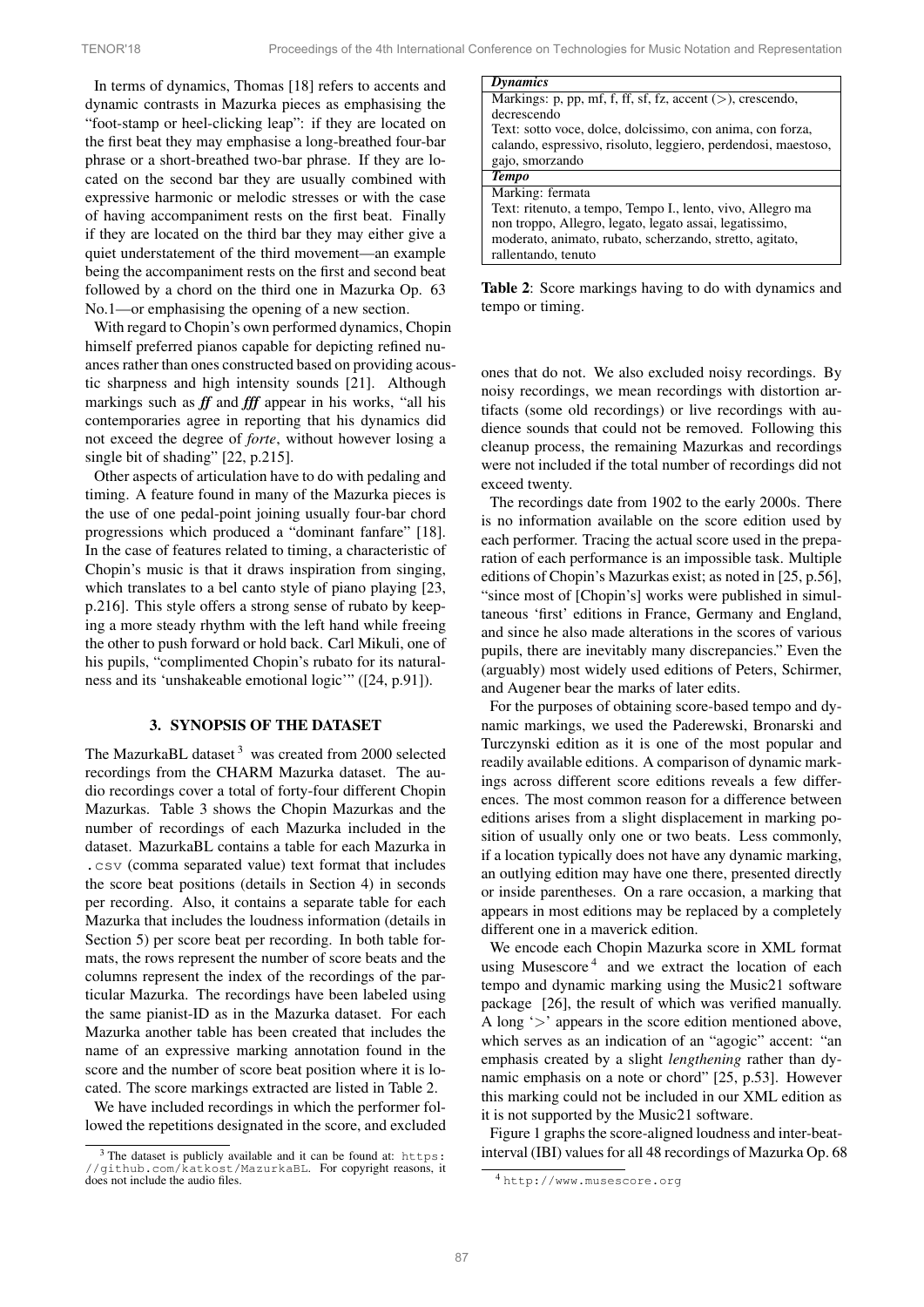| Mazurka index | $M06 - 1$  | $M06-2$   | $M06-3$    | $M07 - 1$           | $M07 - 2$ | $M07-3$ | $M17 - 1$ | $M17-2$   | $M17 - 3$ | $M17 - 4$ | $M24 - 1$ |
|---------------|------------|-----------|------------|---------------------|-----------|---------|-----------|-----------|-----------|-----------|-----------|
| # recordings  | 34         | 42        | 42         | 41                  | 35        | 58      | 45        | 50        | 36        | 67        | 46        |
| Mazurka index | $M2.4 - 2$ | $M24 - 3$ | $M2.4 - 4$ | $M30 - 1$           | $M30-2$   | $M30-3$ | $M30 - 4$ | $M33 - 1$ | $M33-2$   | $M33 - 3$ | $M33 - 4$ |
| # recordings  | 56         | 39        | 54         | 45                  | 50        | 54      | 55        | 48        | 50        | 23        | 63        |
| Mazurka index | $M41 - 1$  | $M41 - 2$ | $M41 - 3$  | $M41 - 4$ $M50 - 1$ |           | $M50-2$ | M50-3     | M56-1     | $M56 - 2$ | $M56-3$   | $M59 - 1$ |
| # recordings  | 35         | 42        | 39         | 33                  | 45        | 40      | 67        | 34        | 48        | 51        | 41        |
| Mazurka index | $M59 - 2$  | $M59 - 3$ | $M63 - 1$  | $M63-3$             | $M67 - 1$ | $M67-2$ | M67-3     | M67-4     | $M68 - 1$ | M68-2     | $M68 - 3$ |
| # recordings  | 56         | 56        | 42         | 62                  | 35        | 31      | 40        | 42        | 38        | 48        | 42        |

<span id="page-3-0"></span>Table 3: Chopin Mazurkas used in this study and the number of recordings for each one. Mazurkas are indexed as "M*<opus>*-*<number>*."



<span id="page-3-1"></span>Figure 1: Raw time-series representation of the MazurkaBL dataset for Mazurka Op. 68 No. 2. (a) shows a plot of the dynamic values in sones and (b) the Inter-Beat-Interval (IBI) per score beat for all 48 recordings, each presented as a separate curve. Expressive markings show on the x-axis at their corresponding locations in the score.

No. 2 from the MazurkaBL dataset. Each recording's loudness and IBI values were re-scaled to the range [0*,* 1]. Each recording is represented as an individual time-series curve of either the sone values for dynamics (a) or the IBI values for timing (b). By inspection, regions of agreement and parts where greater variation occurs are immediately apparent, as are the regions where certain outliers can be found. Similar interactive plots for all Mazurkas are avail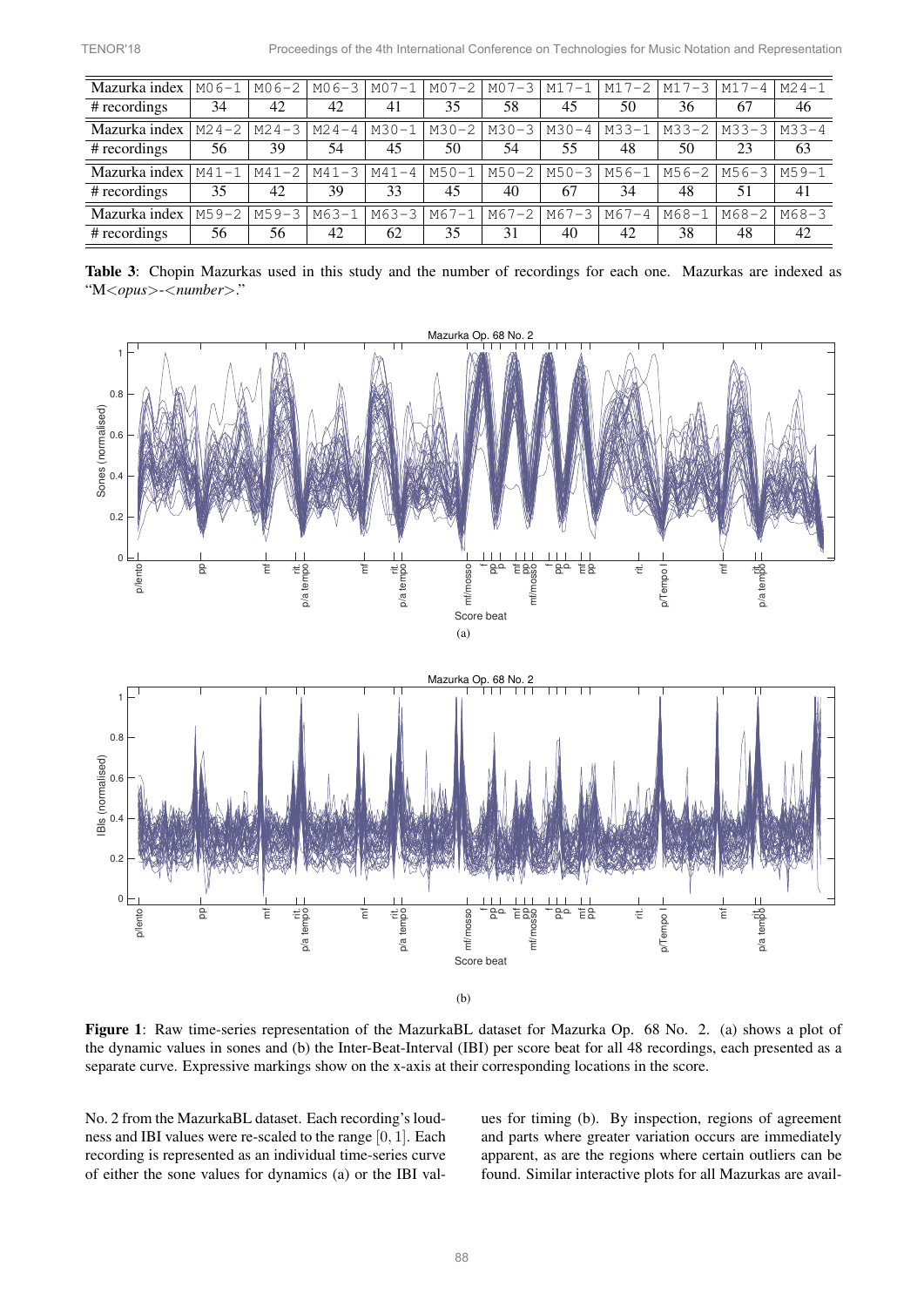able online  $5$  where it is possible to include or exclude particular curves separately, provide details of the exact values as well as the name of the pianist per curve, and zoom in to regions of interest.

In the next section we explain how we dealt with the problem of linking the beat positions in the score to their corresponding positions in each recording.

### 4. SCORE BEAT INFORMATION

<span id="page-4-0"></span>The position of score markings can be specified using the musical time axis of beats and measures. To study how a specific pianist realises a given marking in a performance, we need to locate its corresponding position in the recording in seconds. A common way to do this is to manually annotate the position of each musical beat in each available recording by tapping while listening to the music [\[1\]](#page-7-2) and using specialised tools such as Sonic Visualiser<sup>[6](#page-4-2)</sup> to check and correct the results. While manual annotations are typically quite reliable and accurate, creating them is highly time consuming and labour intensive. For example, for this research, the manual annotation and correction by inspecting the spectrogram of a single recording of Mazurka Op. 6 No. 2, which is approximately three minutes long, took 35 minutes on average.

To automate much of this annotation process, one can employ computational music alignment methods. Given a beat position in one rendition of a music piece, such synchronisation methods automatically locate the corresponding position in another version. In this way, for each piece, we only need to annotate a single recording, as we can use the automatically computed alignments to find, for each beat position in the annotated recording, the corresponding position in another recording. We call this annotated recording the *reference audio*. Its beat positions are transferred automatically to all the remaining recordings using a multiple recording alignment heuristic described in the next sections.

The approach to use a *reference* recording in an alignment procedure is not new—see, for example, [\[7\]](#page-7-1) and [\[8\]](#page-8-0)—and it has been shown to provide a significant stabilising effect on alignment accuracy. In this study, the multiple alignment heuristic calls the pairwise alignment algorithm by Ewert et al. [\[13\]](#page-8-5), which applies Dynamic Time Warping (DTW) to chroma features. This pairwise alignment technique extends previous synchronization methods by incorporating features that indicate onset positions for each chroma. The authors report a significant increase in alignment accuracy resulting from the use of these chroma-onset features and an average onset error of 44 ms for piano recordings.

While alignment errors and corresponding inaccuracies in the derived annotations cannot be completely avoided, the synchronization enables the re-use of manually created annotations for a relatively small number of recordings to efficiently mass-annotate large databases. The choice of reference audio directly impacts the accuracy of the alignment. Intuitively, if an audio is an outlier, highly different

from all the others in the set, it is a poor choice as a *reference* audio for accurate alignment to all other recordings. In order to determine the best choice of a *reference audio*, we created a ground truth dataset, which consisted of all forty-two recordings of Mazurka Op. 6 No. 2, each manually annotated with score beat positions. We computed the optimal *reference audio*, then determined its properties and designed a heuristic to automatically select this *reference audio* for other Mazurkas.

The goal of the multiple recording alignment heuristic is to optimise the choice of a *reference audio* with which we can obtain better alignment accuracies than with another audio file. In order to understand the characteristics of such an audio, in Section [4.1](#page-4-3) we present an analysis of the *reference audio* properties, and in Section [4.2](#page-5-0) we present a heuristic to detect the optimal *reference audio*.

### <span id="page-4-3"></span>4.1 Optimal *reference audio* choice

For this section, we use as ground truth our manual annotations of score-beat positions in all forty-two recordings of Mazurka Op. 6 No. 2. As a rule, in our manual annotations, we have chosen to follow the melody line so as to capture the lyricism of the rubato in the piano playing. Here, our goal is to determine the audio file (*reference audio*) that, when aligned and its beat annotations transferred to other audio recordings in the set, predicts most accurately the score-beat positions of the other recordings.

For this experiment, we removed silences in the beginnings and ends of all recordings by discarding any audio at the beginning and end in which the loudness value was *<* 0*.*002 sones (more information about the extraction of the sone values is given in Section [5\)](#page-6-0). There are a total of 288 beats; no notes were struck on 11 of these beats. The alignment procedure calls the algorithm described in [\[13\]](#page-8-5) for audio-to-audio alignment and the annotations (beat positions) from each candidate reference audio recording were transferred to all other recordings in a pairwise fashion.

Let *n* be the number of recordings. We thus obtain a total of  $n \times (n-1)$  new sets of annotations generated from all the candidate reference audio files. To determine the audio that performed best in providing the alignments with the lowest beat prediction error, we compared the predicted beat positions to the annotated beat positions, the ground truth. The Jarque-Bera test showed that not all sets of prediction errors followed the normal distribution, hence every alignment result is described by the median error for each alignment pair. For each recording, we thus arrive at  $n-1$  median error values. For the sets of median values, we implemented the non-parametric Friedman test, where the small p-value ( $p = 3.1546 \times 10^{-31}$ ) indicates that at least one column's sample median is significantly different from the others. The multiple comparison test shows the audio with the lowest median error value, which we interpret to be the best *reference audio*, to be Sztompka (1959), highlighted in bold in Figure [2,](#page-5-1) followed closely by the median error value of Kiepura's (1999) recording. Note that the y-axis is oriented so that the lowest values are at the top.

<span id="page-4-1"></span><sup>5</sup> <https://goo.gl/xC5LcY>

<span id="page-4-2"></span><sup>6</sup> <http://sonicvisualiser.org/>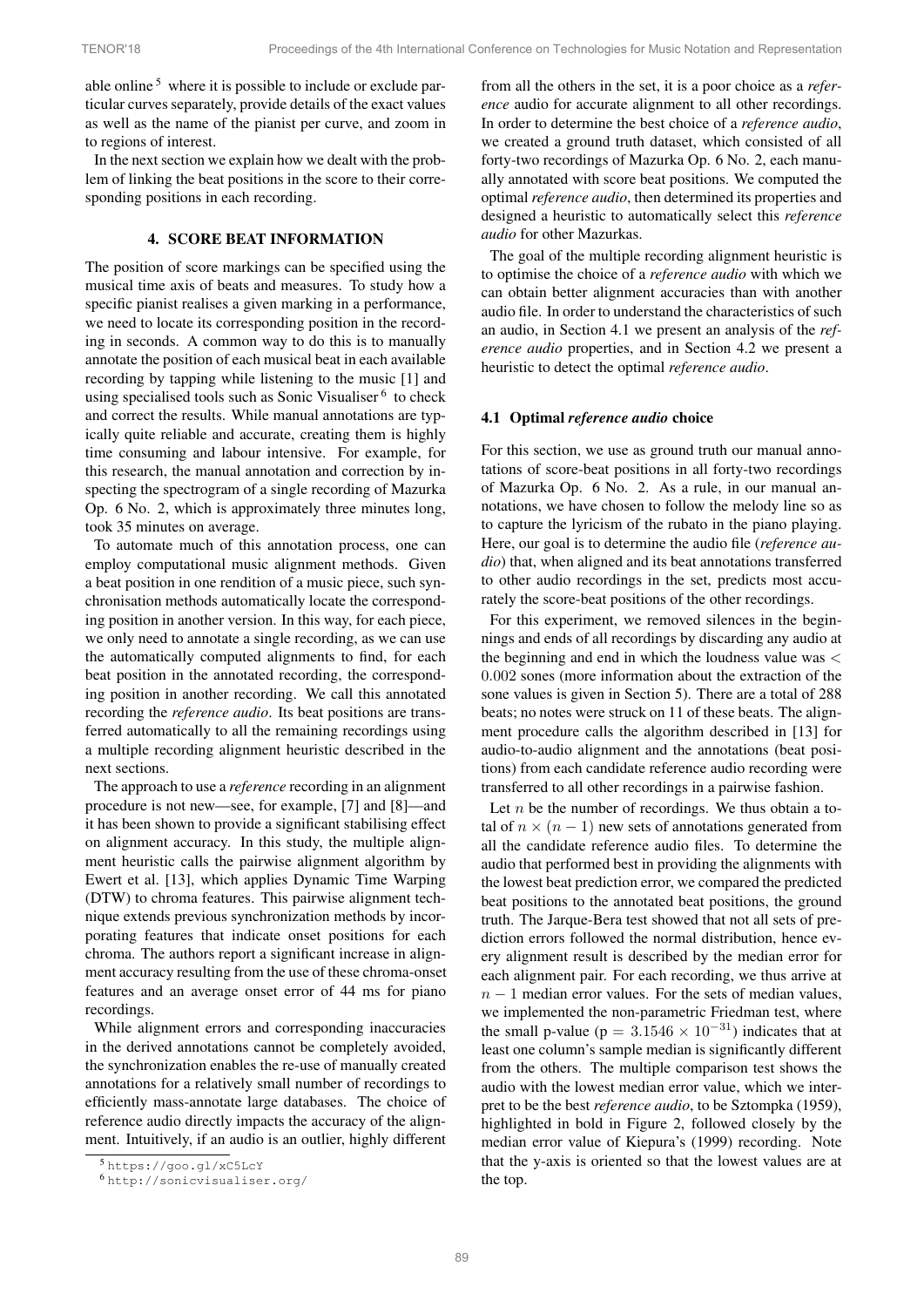

<span id="page-5-1"></span>Figure 2: Error bars for the median beat prediction error when each of the 42 recordings of Mazurka Op. 6 No. 2 served, in turn, as the *reference audio*. x-axis shows pianist and recording year. The Friedmann correlation rank test showed Sztompka (1959) to be the recording with the lowest correlation rank and it is identified as the optimal *reference audio,* followed closely by Klepura (1999). Dotted horizontal lines mark the error bar limits of Sztompka (1959).

#### <span id="page-5-0"></span>4.2 *Reference audio* selection heuristic

We first set up a fitness measure for a *reference audio* choice. The pairwise alignment algorithm [\[13\]](#page-8-5) produces a match between two audio files, say *i* and *j*, using dynamic time warping. The alignment result is presented in the form of two column vectors  $\mathbf{p}_i$  and  $\mathbf{q}_j$ , each with m entries, where *m* depends on the two recordings chosen, *i* and *j*. Each vector presents a nonlinear warping of the chroma features for the corresponding audio file, and represents the timing difference between the two recordings. A pair of entries from the two vectors gives the indices of the matching time frames from the two audio files. We compute the Euclidean distance between each pair of the dynamic time warped audio files as follows:

$$
d_{i,j} = \sqrt{\sum_{k=1}^{m} (q_{j,k} - p_{i,k})^2}, \qquad \forall i \neq j,
$$
 (1)

where  $m \in N$  is the size of the vectors. In this way, each audio has a profile corresponding to its alignment to all other audio recordings,  $\mathbf{d}_i = [d_{i,j}]$ . The average value of all the alignment accuracies for the *i th* recording in relation to the remaining ones is  $\overline{d_i}$ .

We consider the best reference file to be one with the minimum average distance to other audio files, which, at the same time, does not exhibit extreme differences to more than two other audio recordings as measured by the norm distance. In this way, after exploring alternative values of outliers, a test on Mazurka Op. 6 No. 2 identified the same *reference audio* as that found using the exact method of Section [4.1.](#page-4-3) Mathematically, the problem of finding the *reference audio* can be expressed as one of solving the following problem:

 $\min \mathbf{d}_i$ *i* s.t.  $\#\{j : |d_{i,j}| > q_3(\mathbf{d}_i) + 1.5[q_3(\mathbf{d}_i) - q_1(\mathbf{d}_i)]\} \leq 2,$  where  $q_{\ell}(\mathbf{d}_i)$  is the  $\ell$ -th quantile of  $\mathbf{d}_i$ , and the left hand side of the inequality uses an interquartile-based representation of an outlier. The *reference audio* is then given by arg min<sub>i</sub>  $\overline{\mathbf{d}}_i$ .

We evaluate the method using the ground truth created using Mazurka Op. 6 No. 2. For each candidate *reference audio*, we compared the *reference audio*-derived beat positions with the manually annotated beat positions for the remaining forty-one recordings of the Mazurka. The average error was found to be 30.7 ms.

### 4.3 Evaluation of score beat positions

Several approaches for evaluating alignment procedures exist—see, for example, [\[27\]](#page-8-19) and references therein. For alignment procedures that do not follow a *reference* recording, such as in [\[28\]](#page-8-20), the number of beats that are created may not be the same as the number of beats in the ground truth; thus, evaluation metrics different from that in this study may be employed.

For this study, in order to evaluate the beat positions of the MazurkaBL dataset, we compare them with the manual annotations provided by the Mazurka project. The Mazurka project provides publicly available manual annotations for 63 recordings of Mazurka Op. 17 No. 4, 64 recordings of Mazurka Op. 24 No. 2, 34 recordings of Mazurka Op. 30 No. 2, 95 recordings of Mazurka Op. 63 No. 3, and 50 recordings of Mazurka Op. 68 No. 3. The intersection of these with the recordings in MazurkaBL provides pairs of aligned positions for 48, 54, 30, 62, and 42 recordings of the respective Mazurkas mentioned for comparison. The results of the comparison in terms of mean and standard deviation of the beat difference (in milliseconds) are presented in Table [4.](#page-6-2)

The average beat difference between our manual beat annotations in the *reference audio* and the manual beat annotations of the corresponding recording from the Mazurka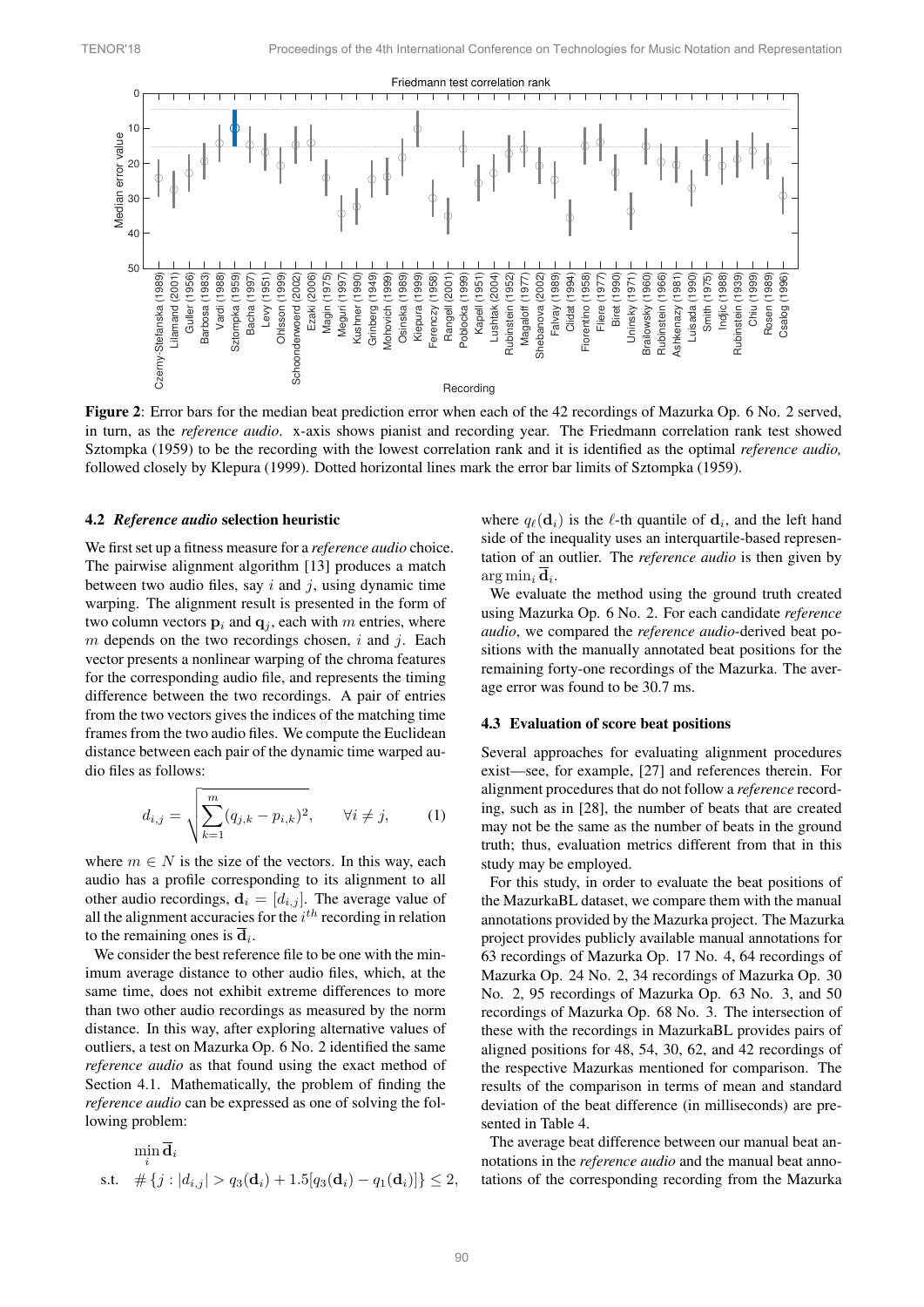<span id="page-6-2"></span>

| Piece (# beats)          | Diff mean $(ms)$ | Diff std (ms) |
|--------------------------|------------------|---------------|
| M <sub>17</sub> -4 (395) | 85               | 150           |
| M24-2 (360)              | 69               | 119           |
| M30-2 (193)              | 66               | 41            |
| M63-3 (229)              | 71               | 61            |
| M68-3 (180)              | 80               | 69            |

Table 4: Summary statistics for the difference between MazurkaBL (alignment-based beat transfer from manually-annotated reference audio) and Mazurka project (all manual) beat annotations.

<span id="page-6-3"></span>

| Piece (# beats)          | Diff mean $(ms)$ | Diff std(ms) |
|--------------------------|------------------|--------------|
| M <sub>17</sub> -4 (395) | 65.7             | 86.6         |
| M24-2 (360)              | 64.2             | 21.9         |
| M63-3 (229)              | 63.8             | 21.7         |
| M68-3 (180)              | 57.5             | 33.7         |

Table 5: Summary statistics for the difference between the manual beat annotations of the MazurkaBL *reference audio* and the manual annotations of the corresponding recording from the Mazurka project.

Project is given in Table [5.](#page-6-3) Beat annotations of the Mazurka recording of Op. 30 No. 2 corresponding to the *reference audio* for that Mazurka in MazurkaBL was not available.

Table [4](#page-6-2) shows that the beat annotations of the *reference audio* and of the annotations transferred from the *reference audio* for Mazurka Op. 17 No. 4 differ most from the corresponding manual annotations of the Mazurka project. The information provided in Table [5](#page-6-3) shows how much manual annotations may differ from one annotator to the next; this may reflect a difference in the chosen criteria for marking beats.

#### 5. LOUDNESS INFORMATION

<span id="page-6-0"></span>In the MazurkaBL dataset, the loudness time series is extracted from each recording using the *ma sone* function in Pampalk's Music Analysis toolbox<sup>[7](#page-6-4)</sup>. The loudness time series is expressed in sones. There are two reasons we choose the sone values as a measure of dynamics. The sone scale is psycho-acoustically linear, so we can more readily and accurately normalise the values across different recorded environments. Furthermore, without having to apply any audio compression or modification, the sone calculations automatically pre-processes the audio intensity values based on the psychoacoustic concept of equal loudness curves.

The specific loudness sensation in sones per critical band is calculated by following the process explained in [\[29\]](#page-8-21). Using this procedure, we calculate the power spectrum of the audio signal using a Fast Fourier Transform. We then use a window size of 256 samples, a hopsize of 128, and a Hanning window with 50% overlap. The frequencies are bundled into 20 critical bands and these frequency bands

"reflect characteristics of the human auditory system, in particular of the cochlea in the inner ear." [\[29\]](#page-8-21) We also calculate the spectral masking effects, based on the research presented in [\[30\]](#page-8-22). Then we calculate the loudness in dB-SPL units, and from these values we calculate the equal loudness levels in phons via stored curves of equal loudness level. Next, from the phon values, we detect the values in sones, following the calculation described in [\[31\]](#page-8-23), according to which the loudness level *S* in sones can be calculated from the loudness levels *L* in phons using the formula:

$$
S = \begin{cases} 2^{(L-40)/10}, & L \ge 40\\ (L/40)^{2.642}, & L < 40, \end{cases}
$$
 (2)

the rationale being that "in this way the threshold of hearing and the nonlinear and frequency-dependent response of the ear to intensity differences are taken into account." [\[31\]](#page-8-23)

The sone values are smoothed by local regression using a weighted linear least squares and a 2nd degree polynomial model (the "loess" method of MATLAB's *smooth* function  $8$ ). The loudness time series for each recording is normalised to  $[0, 1]$  by dividing the values of a recording by the maximum loudness value of that particular recording.

#### <span id="page-6-1"></span>6. RECENT APPLICATIONS OF MazurkaBL

This section presents some studies that have used the MazurkaBL dataset and briefly describes their findings.

The set of markings  $\{pp, p, mf, f, ff\}$  were studied in [\[32\]](#page-8-24), which explored the absolute meanings of the dynamic markings change as a function of the intended (score defined) and projected (recorded) dynamic levels, and that of the surrounding musical context. The analysis revealed a (sometimes) wide range of realisations of the same dynamic markings throughout a recording of a piece. Reasons for this counter-intuitive phenomenon include the score location of the markings, such as the beginning of a piece, and the marking's location in relation to that of previous ones. The analysis showed that, transitions from a louder to a softer marking, between markings of high intensity, and between markings of high contrast, tend to be more consistent. For markings that appear in the score more than once, most often than not, there was significant variation in the ways the markings were interpreted.

Offering a different perspective, [\[33\]](#page-8-25) addressed the question of whether changes in dynamics, as automatically identified by statistical change-point algorithms, corresponded to dynamic markings. The assumption was that a dynamic marking indicated a point of change, and thus served as ground truth on which to evaluate the change-point algorithms. The results show that significant dynamic score markings do indeed correspond to change points, and evidence suggests that change points in score positions without dynamic markings serve to bring prominence to structurally salient events or to events the introduce a change in tempo.

A subset of the MazurkaBL dataset was used in [\[34\]](#page-8-26) to investigate the bi-directional mapping between dynamic

<span id="page-6-4"></span><sup>7</sup> <www.pampalk.at/ma/documentation.html>

<span id="page-6-5"></span><sup>8</sup> [http://uk.mathworks.com/help/curvefit/smooth.](http://uk.mathworks.com/help/curvefit/smooth.html?refresh=true) [html?refresh=true](http://uk.mathworks.com/help/curvefit/smooth.html?refresh=true)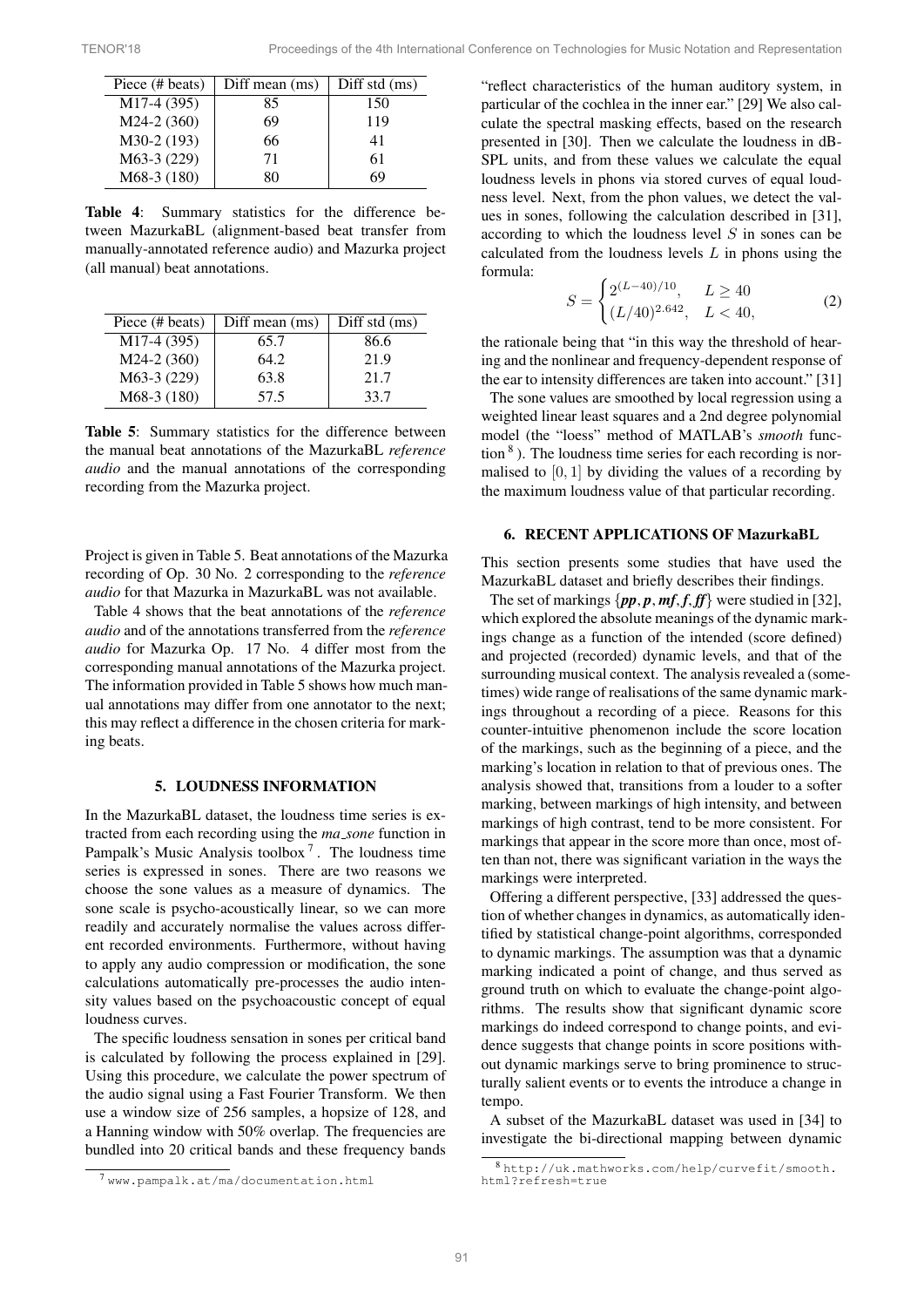markings in the score and performed loudness. The study applied machine-learning techniques to the prediction of loudness levels corresponding to dynamic markings, and to the classification of dynamic markings given loudness values. The results show that loudness values and markings can be predicted relatively well when trained on different recordings of the same piece, but fail dismally when trained on the pianist's recordings of other pieces, demonstrating that score features may trump individual style when modeling loudness choices. The evidence suggested that all the features chosen for the prediction and classification tasks—current/previous/next dynamic markings, distance between markings, and proximity of dynamic-related and non-dynamic markings —were relevant. Furthermore, analysis of the results reveal the forms (such as the return of the theme) and structures (such as dynamic marking repetitions) influence the predictability of loudness levels and dynamic markings.

Finally, [\[35\]](#page-9-0) describes another study that applied machine learning techniques to a subset of the MazurkaBL dataset. The goal of this study was to examine tempo-loudness interactions at specific score markings over a set of recordings, and to investigate how including information about one parameter impacted prediction of the other. The authors considered score markings indicating loudness or tempo change, and the model included score, tempo, and loudness-related features. When considering recordings of the same Mazurka, experiments showed that considering loudness-related features did not improve prediction of tempo change. However, adding tempo-related features did result in marginal improvement in predicting loudness change. As before, the predictions failed when the model was trained on loudness or tempo change information from recordings of multiple Mazurkas performed by the same pianist.

# 7. FUTURE DIRECTIONS

<span id="page-7-7"></span>We have presented MazurkaBL, a new dataset for expressive music performance studies, comprising of 2000 beataligned recordings of forty-four Chopin Mazurkas overlaid with loudness information and score markings pertaining to tempo/timing and dynamics.

We provide material to quantitatively investigate what the score notation represents from a performer's perspective. Future tools providing different ways of visualising the dataset can bring insights that lead to a new notation system that represents changes in expression. Once important changes have been identified, symbols can be chosen to signify these changes and the representation can serve as a tool for comparing and analysing performances.

Much research has focused on proposing and establishing the relationship between dynamics and timing variations (see, for example [\[36\]](#page-9-1) and references therein.) These studies range from establishing simple rules such as louder passages tend to be faster [\[37\]](#page-9-2) to audio-synchronised animations of expressive parameters in tempo-loudness space [\[38\]](#page-9-3). Musical timing and amplitude has also been linked to subjective ratings of emotionality, for example in [\[39\]](#page-9-4). Timing and loudness variations in a music performance form critical cues for the identification of core music features such as phrase boundaries—see, for example, [\[40\]](#page-9-5), [\[41\]](#page-9-6), and [\[42\]](#page-9-7)). The MazurkaBL dataset opens up many more avenues for explorations of this kind, and on a much larger scale.

Some future directions include expanding the list of score markings such as pedaling, and including audio features such as timbre. Further analytical studies could investigate gradual changes such as the analysis of *crescendo* or *diminuendo*. Also the same approach of large-scale annotation of score-beat information can be applied to other audio recordings of music by other composers, for other instruments, and of other genres.

#### Acknowledgments

This research was funded in part by a Queen Mary University of London Principal's PhD studentship. The authors are also grateful to Sebastian Ewert for providing the code for the audio-to-audio alignment algorithm.

#### 8. REFERENCES

- <span id="page-7-2"></span>[1] C. Sapp, "Comparative analysis of multiple musical performances," in *Proceedings of the International Society for Music Information Retrieval Conference (IS-MIR)*, Vienna, Austria, 2007, pp. 497–500.
- <span id="page-7-3"></span>[2] S. Flossmann, W. Goebl, M. Grachten, B. Niedermayer, and G. Widmer, "The Magaloff project: An interim report," *Journal of New Music Research*, vol. 39, no. 4, pp. 363–377, 2010.
- <span id="page-7-4"></span>[3] M. Müller, V. Konz, W. Bogler, and V. Arifi-Müller, "Saarland Music Data (SMD)," in *Late-Breaking and Demo Session of the International Society for Music Information Retrieval Conference (ISMIR)*, Miami, USA, 2011.
- <span id="page-7-5"></span>[4] M. Marchini, R. Ramirez, P. Papiotis, and E. Maestre, "The Sense of Ensemble: A Machine Learning Approach to Expressive Performance Modelling in String Quartets," *Journal of New Music Research*, vol. 43, no. 3, pp. 303–317, 2014.
- <span id="page-7-6"></span>[5] P. Papiotis, "A computational approach to studying interdependence in string quartet performance," Ph.D. thesis, Univesitat Pompeu Fabra, 2016.
- <span id="page-7-0"></span>[6] C. Sapp, "Hybrid numeric/rank similarity metrics for musical performance analysis." in *Proceedings of the International Society for Music Information Retrieval Conference (ISMIR)*, Philadelphia, USA, 2008, pp. 501–506.
- <span id="page-7-1"></span>[7] A. Arzt and G. Widmer, "Real-time music tracking using multiple performances as a reference," in *Proceedings of the International Society for Music Information Retrieval Conference (ISMIR)*, Malaga, Spain, 2015, pp. 357–363.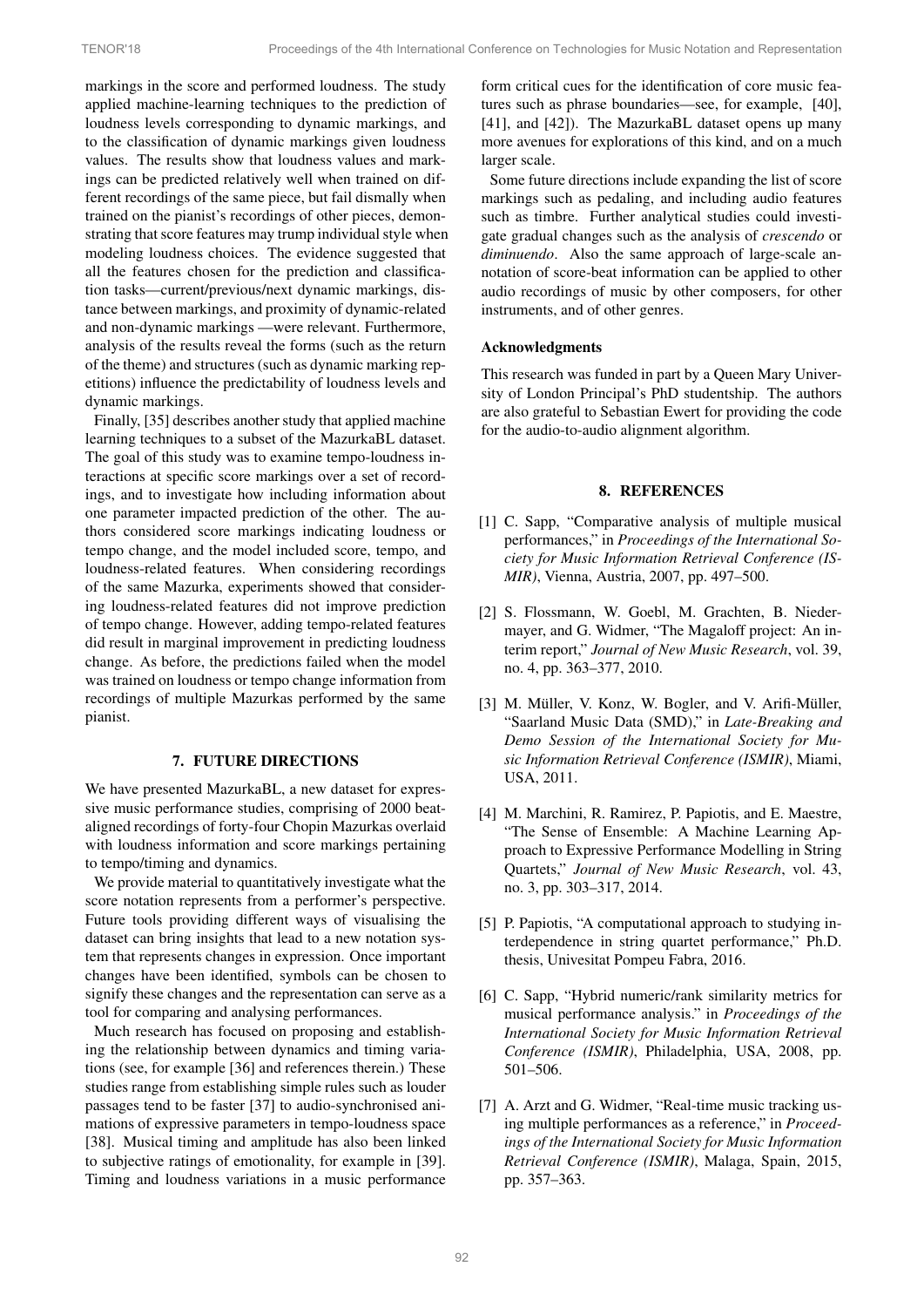- <span id="page-8-0"></span>[8] S. Wang, S. Ewert, and S. Dixon, "Robust and efficient" joint alignment of multiple musical performances," *IEEE/ACM Transactions on Audio, Speech, and Language Processing*, vol. 24, no. 11, pp. 2132–2145, 2016.
- <span id="page-8-1"></span>[9] M. Müller, T. Prätzlich, and J. Driedger, "A crossversion approach for stabilizing tempo-based novelty detection." in *Proceedings of the International Society for Music Information Retrieval Conference (ISMIR)*, Porto, Portugal, 2012, pp. 427–432.
- <span id="page-8-2"></span>[10] A. Benetti Jr., "Expressivity and musical performance: Practice strategies for pianists," in *Performance Studies Network International Conference*, Cambridge, UK, 2013. [Online]. Available: [http://www.cmpcp.ac.uk/](http://www.cmpcp.ac.uk/wp-content/uploads/2015/11/PSN2013_Benetti.pdf) [wp-content/uploads/2015/11/PSN2013](http://www.cmpcp.ac.uk/wp-content/uploads/2015/11/PSN2013_Benetti.pdf) Benetti.pdf
- <span id="page-8-3"></span>[11] J. Rink, *Musical Performance: A Guide to Understanding*. Cambridge University Press, 2002.
- <span id="page-8-4"></span>[12] D. Fabian, R. Timmers, and E. Schubert, *Expressiveness in music performance: Empirical approaches across styles and cultures*. Oxford University Press, 2014.
- <span id="page-8-5"></span>[13] S. Ewert, M. Müller, and P. Grosche, "High resolution audio synchronization using chroma onset features," in *IEEE International Conference on Acoustics, Speech, and Signal Processing (ICASSP)*, Taipei, Taiwan, 2009, pp. 1869–1872.
- <span id="page-8-6"></span>[14] T. Rutherford-Johnson, M. Kennedy, and J. Kennedy, *The Oxford Dictionary of Music*. OUP Oxford, 2012.
- <span id="page-8-7"></span>[15] S. Barrett, "Reflections on music writing: Coming to terms with gain and loss in early medieval latin song," in *Vom Preis des Fortschritts: Gewinn Und Verlust in der Musikgeschichte*, A. Haug and A. Dorschel, Eds. Universal Edition, 2008.
- <span id="page-8-8"></span>[16] N. Cook, E. Clarke, L.-W. Daniel, and J. Rink, *The Cambridge Companion to Recorded Music*. Cambridge University Press, 2009.
- <span id="page-8-9"></span>[17] J. Sadie, *Companion to Baroque Music*. University of California Press, 1998.
- <span id="page-8-10"></span>[18] A. Thomas, "Beyond the dance," in *The Cambridge Companion to Chopin*, J. Samson, Ed. Cambridge University Press, 1994.
- <span id="page-8-11"></span>[19] J.-J. Eigeldinger, "Placing chopin: Reflections on a compositional aesthetic," in *Chopin Studies 2*, J. Rink and J. Samson, Eds. Cambridge University Press, 1994, vol. 2.
- <span id="page-8-12"></span>[20] L. H. Shaffer, "Performing the F# minor prelude op. 28 no. 8," in *Chopin Studies 2*, J. Rink and J. Samson, Eds. Cambridge University Press, 1994, vol. 2.
- <span id="page-8-13"></span>[21] J. Methuen-Campbell, "Chopin in performance," in *The Cambridge Companion to Chopin*, J. Samson, Ed. Cambridge University Press, 1994.
- <span id="page-8-14"></span>[22] A. Einstein, *Music in the Romantic Era: A History of Musical Thought in the 19th Century*. New York : W.W. Norton, 1975.
- <span id="page-8-15"></span>[23] J. Rink, "Authentic chopin: History, analysis and intuition in performance," in *Chopin Studies 2*, J. Rink and J. Samson, Eds. Cambridge University Press, 1994, vol. 2.
- <span id="page-8-16"></span>[24] H. C. Khoo, "Playing with dynamics in the music of chopin," Ph.D. dissertation, Royal Holloway, University of London, 2007.
- <span id="page-8-17"></span>[25] E. Bailie, *Chopin: A Graded Practical Guide*, ser. Pianist's Repertoire. Kahn & Averill, 1998.
- <span id="page-8-18"></span>[26] M. S. Cuthbert and C. Ariza, "music21: A Toolkit for Computer-Aided Musicology and Symbolic Music Data," in *Proceedings of the International Society for Music Information Retrieval Conference (ISMIR)*, Utrecht, Netherlands, 2010, pp. 637–642.
- <span id="page-8-19"></span>[27] T. Prätzlich and M. Müller, "Triple-based analysis of music alignments without the need of ground-truth annotations," in *IEEE International Conference on Acoustics, Speech and Signal Processing (ICASSP)*, Shanghai, China, 2016, pp. 266–270.
- <span id="page-8-20"></span>[28] P. Grosche, M. Müller, and C. S. Sapp, "What makes beat tracking difficult? a case study on chopin mazurkas." in *Proceedings of the International Society for Music Information Retrieval Conference (ISMIR)*, Utrecht, Netherlands, 2010, pp. 649–654.
- <span id="page-8-21"></span>[29] E. Pampalk, A. Rauber, and D. Merkl, "Content-based" organization and visualization of music archives," in *Proceedings of the ACM Multimedia*, Juan les Pins, France, 2002, pp. 570–579.
- <span id="page-8-22"></span>[30] M. R. Schroeder, B. S. Atal, and J. Hall, "Optimizing digital speech coders by exploiting masking properties of the human ear," *The Journal of the Acoustical Society of America*, vol. 66, no. 6, pp. 1647–1652, 1979.
- <span id="page-8-23"></span>[31] R. A. W. Bladon and B. Lindblom, "Modeling the judgment of vowel quality differences," *The Journal of the Acoustical Society of America*, vol. 69, no. 5, pp. 1414– 1422, 1981.
- <span id="page-8-24"></span>[32] K. Kosta, O. F. Bandtlow, and E. Chew, "Dynamics and relativity: Practical implications of dynamic markings in the score," *Journal of New Music Research*, 2018 (to appear).
- <span id="page-8-25"></span>[33] ——, "A change-point approach towards representing musical dynamics," in *Mathematics and Computation in Music*. London, UK: Springer Lecture Notes in Artificial Intelligence 9110, 2015, pp. 179–184.
- <span id="page-8-26"></span>[34] K. Kosta, R. Ramirez, O. F. Bandtlow, and E. Chew, "Mapping between dynamic markings and performed loudness: A machine learning approach," *Journal of Mathematics and Music*, vol. 10, no. 2, pp. 149–172, 2016.